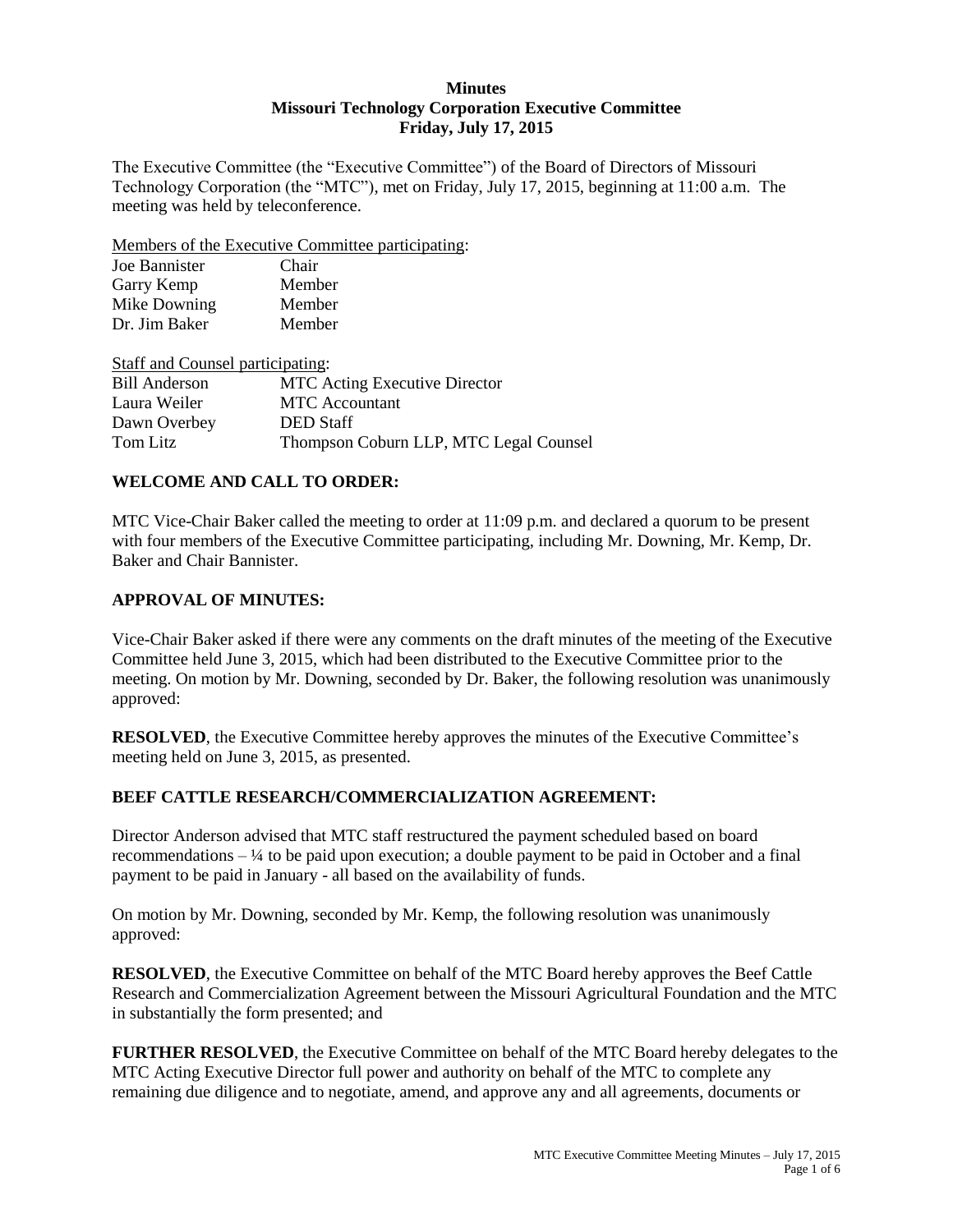instruments and to take such other actions as may be required or desirable in connection with, or in furtherance of such agreement; and

**FURTHER RESOLVED**, the Executive Committee on behalf of the MTC Board hereby authorizes the MTC Acting Executive Director on behalf of the MTC to execute and deliver all documents relating to such agreement.

### **CLOSED SESSION:**

On motion by Dr. Baker, seconded by Mr. Downing, the following resolution was approved by roll call vote as follows:

**RESOLVED**, the Executive Committee hereby approves entering into Closed Session at 11:13 a.m. pursuant to Sections 610.021 (1), (12), (14) and (15), RSMo, to review proposed transaction documents relating to IDEA Fund applications for financial assistance.

| <b>Chair Bannister</b> | aye |
|------------------------|-----|
| Dr. Baker              | aye |
| Mr. Kemp               | aye |
| Mr. Downing            | aye |

On motion by Dr. Baker, seconded by Mr. Downing, the following resolution was approved by roll call vote as follows:

**RESOLVED**, the Executive Committee approves reconvening from Closed Session at 11:25 a.m.

| Chair Bannister | aye |
|-----------------|-----|
| Dr. Baker       | aye |
| Mr. Kemp        | aye |
| Mr. Downing     | aye |

Vice Chair Baker reported that the Executive Committee took no action in the Closed Session after a discussion confined to the matters stated above.

### **IDEA FUND TRANSACTION DOCUMENTS:**

On motion by Mr. Downing, seconded by Dr. Baker, the following resolution was unanimously approved:

### **Generico LLC**

**RESOLVED**, the Executive Committee on behalf of the MTC Board hereby approves the transaction documents for an investment by MTC in the amount of \$750,000 to purchase Class A Preferred Units pursuant to Venture Capital Co-Investment Application 2014-12-001 (Generico LLC) in substantially the form presented; and

**FURTHER RESOLVED**, the Executive Committee on behalf of the MTC Board hereby approves the conversion of the principal and accrued interest of the convertible debt financing previously provided to Generico LLC into Class A Preferred Units in Generico LLC, including the related forms of agreements and instruments as presented; and

**FURTHER RESOLVED**, the Executive Committee on behalf of the MTC Board hereby authorizes the MTC Acting Executive Director to execute and deliver on behalf of the MTC all documents relating to such investment on behalf of the MTC; and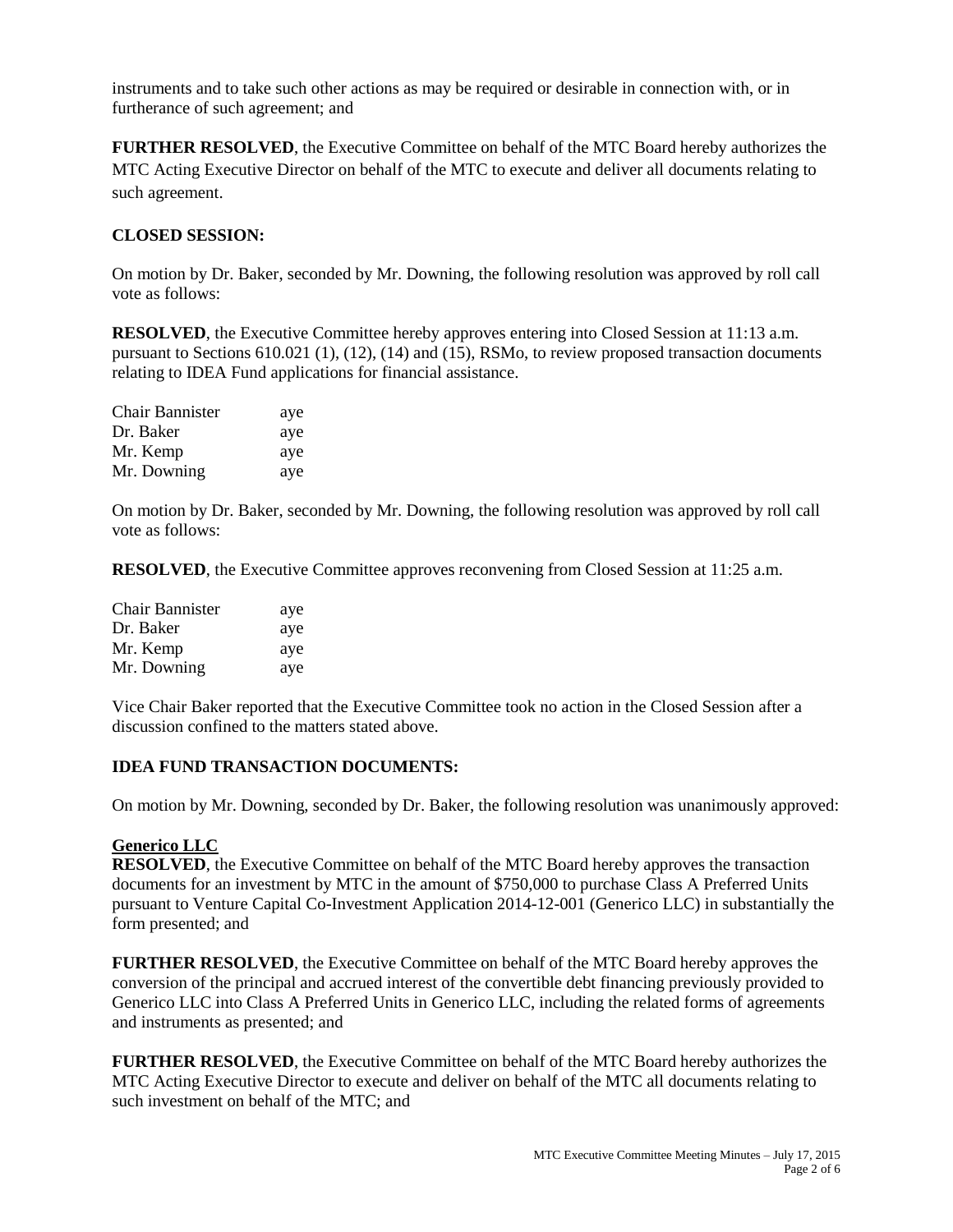**FURTHER RESOLVED**, the Executive Committee on behalf of the MTC Board hereby authorizes the MTC Acting Executive Director on behalf of the MTC to negotiate, amend, and approve any and all agreements, documents or instruments and to take such other actions as may be required or desirable in connection with, or in furtherance of such investment.

On motion by Mr. Kemp, seconded by Dr. Baker, the following resolutions were unanimously approved:

# **Confluence Life Sciences, Inc.**

**RESOLVED**, the Executive Committee on behalf of the MTC Board hereby approves the transaction documents for a convertible secured loan by MTC in an amount up to \$250,000 pursuant to Venture Capital Co-Investment Application 2015-15-002 (Confluence Life Sciences, Inc.) in substantially the form presented;

**FURTHER RESOLVED**, the Executive Committee on behalf of the MTC Board hereby authorizes the MTC Acting Executive Director to execute and deliver on behalf of the MTC all documents relating to such loan on behalf of the MTC; and

**FURTHER RESOLVED**, the Executive Committee on behalf of the MTC Board hereby authorizes the MTC Acting Executive Director on behalf of the MTC to negotiate, amend, and approve any and all agreements, documents or instruments and to take such other actions as may be required or desirable in connection with, or in furtherance of such loan.

# **9 th & Elm, Inc.**

**RESOLVED**, the Executive Committee on behalf of the MTC Board hereby approves the transaction documents for a convertible secured loan by MTC in an amount up to \$100,000 pursuant to Seed Capital Co-Investment Application 2015-14-010 ( $9<sup>th</sup>$  & Elm, Inc.) in substantially the form presented;

**FURTHER RESOLVED**, the Executive Committee on behalf of the MTC Board hereby authorizes the MTC Acting Executive Director to execute and deliver on behalf of the MTC all documents relating to such loan on behalf of the MTC; and

**FURTHER RESOLVED**, the Executive Committee on behalf of the MTC Board hereby authorizes the MTC Acting Executive Director on behalf of the MTC to negotiate, amend, and approve any and all agreements, documents or instruments and to take such other actions as may be required or desirable in connection with, or in furtherance of such loan.

### **iNOVOTEC Animal Care LLC**

**RESOLVED**, the Executive Committee on behalf of the MTC Board hereby approves the transaction documents for a convertible secured loan by MTC in an amount up to \$200,000 pursuant to Seed Capital Co-Investment Application 2015-14-005 (iNOVOTEC Animal Care LLC) in substantially the form presented;

**FURTHER RESOLVED**, the Executive Committee on behalf of the MTC Board hereby authorizes the MTC Acting Executive Director to execute and deliver on behalf of the MTC all documents relating to such loan on behalf of the MTC; and

**FURTHER RESOLVED**, the Executive Committee on behalf of the MTC Board hereby authorizes the MTC Acting Executive Director on behalf of the MTC to negotiate, amend, and approve any and all agreements, documents or instruments and to take such other actions as may be required or desirable in connection with, or in furtherance of such loan.

### **Nitrogenics LLC**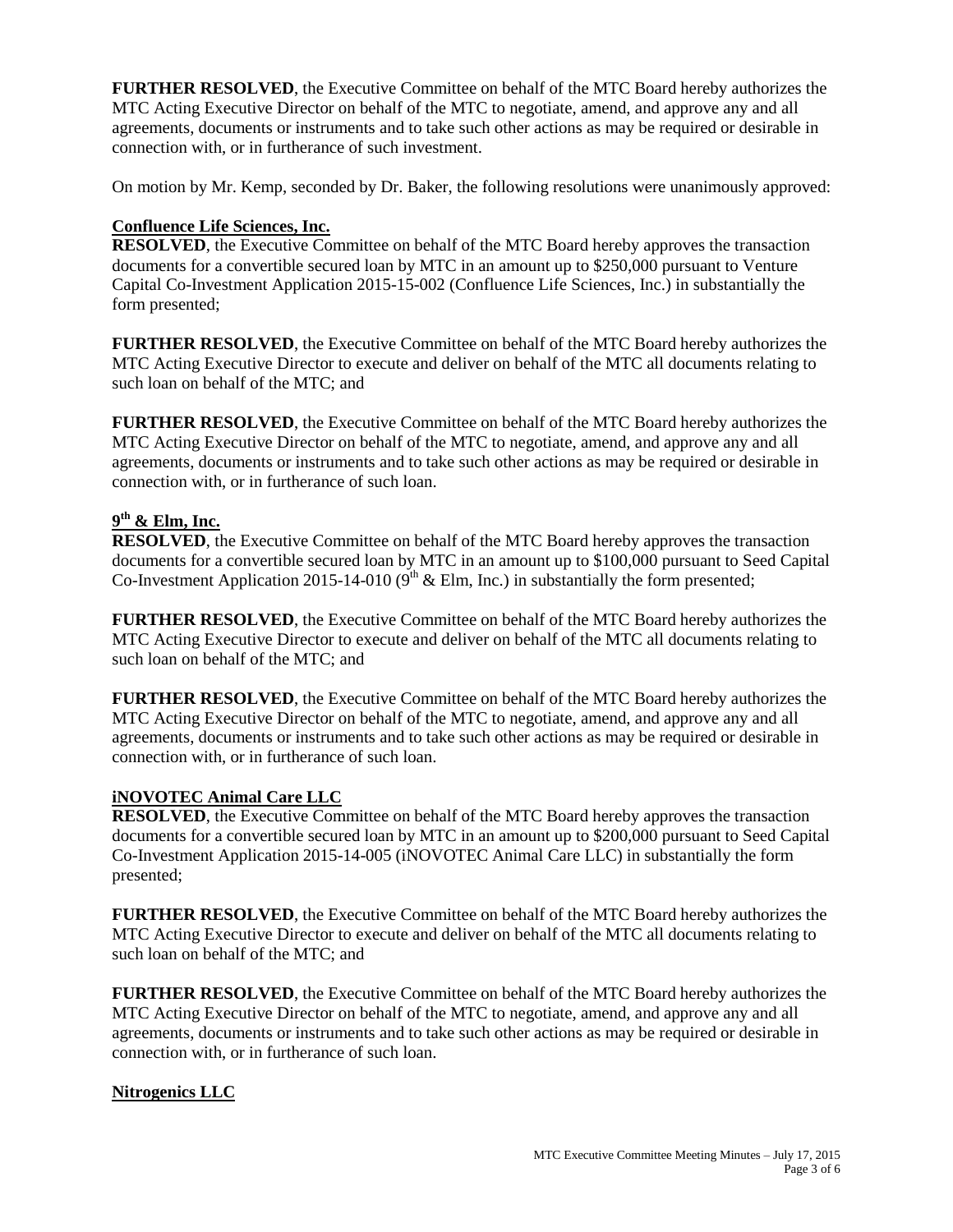**RESOLVED**, the Executive Committee on behalf of the MTC Board hereby approves the transaction documents for a convertible secured loan by MTC in an amount up to \$50,000 pursuant to TechLaunch Application 2015-14-001 (Nitrogenics LLC) in substantially the form presented;

**FURTHER RESOLVED**, the Executive Committee on behalf of the MTC Board hereby authorizes the MTC Acting Executive Director to execute and deliver on behalf of the MTC all documents relating to such loan on behalf of the MTC; and

**FURTHER RESOLVED**, the Executive Committee on behalf of the MTC Board hereby authorizes the MTC Acting Executive Director on behalf of the MTC to negotiate, amend, and approve any and all agreements, documents or instruments and to take such other actions as may be required or desirable in connection with, or in furtherance of such loan.

### **Orange EV, LLC.**

**RESOLVED**, the Executive Committee on behalf of the MTC Board hereby approves the transaction documents for an investment by MTC in the amount of \$150,000 to purchase Class A Units pursuant to Seed Capital Co-Investment Application 2014-12-008 (Orange EV, LLC) in substantially the form presented;

**FURTHER RESOLVED**, the Executive Committee on behalf of the MTC Board hereby authorizes the MTC Acting Executive Director to execute and deliver on behalf of the MTC all documents relating to such investment on behalf of the MTC; and

**FURTHER RESOLVED**, the Executive Committee on behalf of the MTC Board hereby authorizes the MTC Acting Executive Director on behalf of the MTC to negotiate, amend, and approve any and all agreements, documents or instruments and to take such other actions as may be required or desirable in connection with, or in furtherance of such investment.

On motion by Mr. Downing, seconded by Mr. Kemp, the following resolution was unanimously approved:

# **BioSTL**

**RESOLVED**, the Executive Committee on behalf of the MTC Board hereby approves the Missouri Building Entrepreneurial Capacity Program grant agreement for a grant to BioSTL in the amount of \$85,000 in substantially the form presented; and

**FURTHER RESOLVED**, the Executive Committee on behalf of the MTC Board hereby authorizes the MTC Acting Executive Director full power and authority on behalf of the MTC to complete any remaining due diligence and to negotiate, amend, and approve any and all agreements, documents or instruments and to take such other actions as may be required or desirable in connection with, or in furtherance of such grant; and

**FURTHER RESOLVED**, the Board hereby authorizes the MTC Acting Executive Director on behalf of the MTC to execute and deliver all documents relating to such grant.

# **REDI**

**RESOLVED**, the Executive Committee on behalf of the MTC Board hereby approves the Missouri Building Entrepreneurial Capacity Program grant agreement for a grant to Regional Economic Development, Inc., in the amount of \$85,000 in substantially the form presented; and

**FURTHER RESOLVED**, the Executive Committee on behalf of the MTC Board hereby authorizes the MTC Acting Executive Director full power and authority on behalf of the MTC to complete any remaining due diligence and to negotiate, amend, and approve any and all agreements, documents or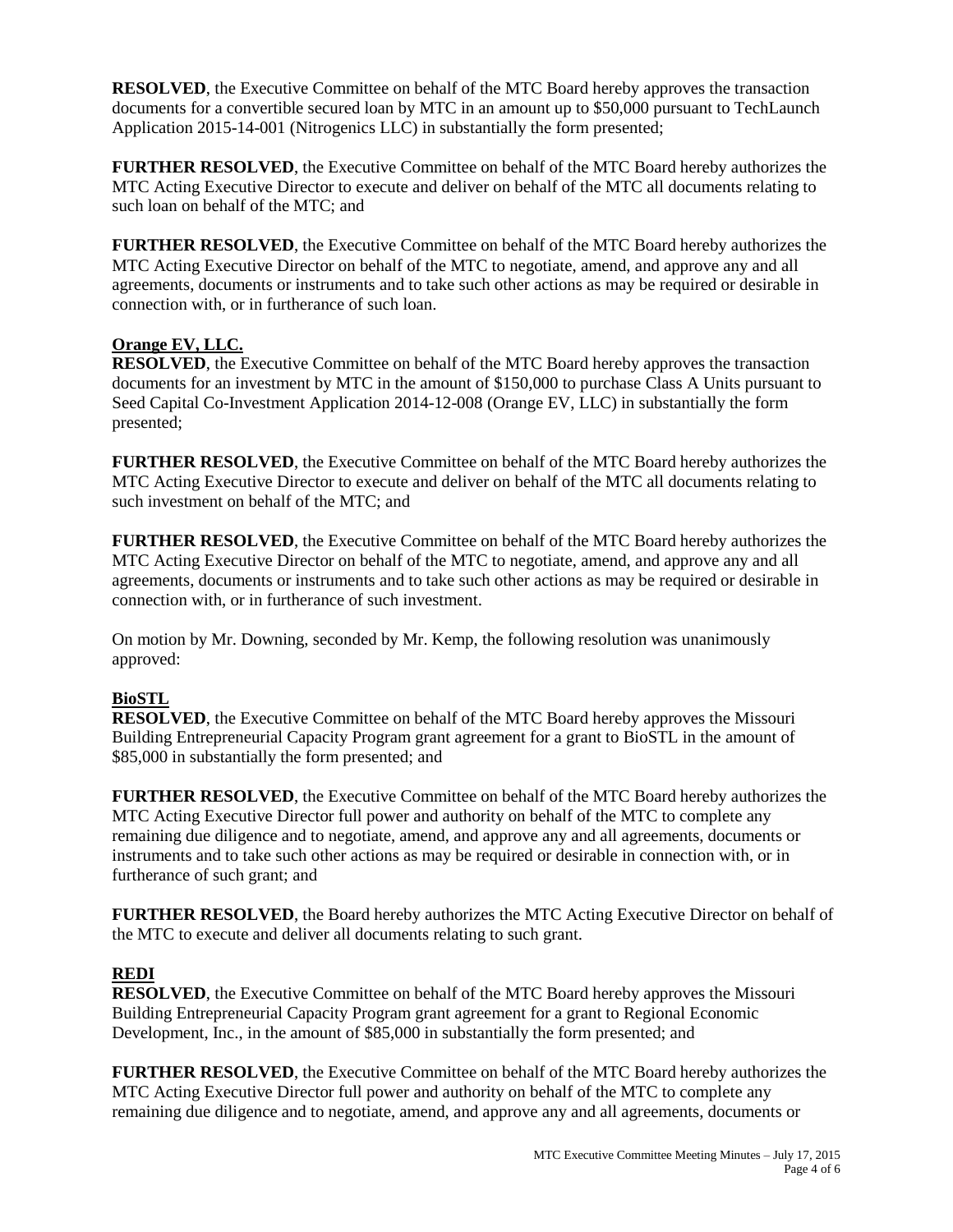instruments and to take such other actions as may be required or desirable in connection with, or in furtherance of such grant; and

**FURTHER RESOLVED**, the Board hereby authorizes the MTC Acting Executive Director on behalf of the MTC to execute and deliver all documents relating to such grant.

#### **Prosper Women Entrepreneurs**

**RESOLVED**, the Executive Committee on behalf of the MTC Board hereby approves the Missouri Building Entrepreneurial Capacity Program grant agreement for a grant to Prosper Women Entrepreneurs in the amount of \$150,000 in substantially the form presented; and

**FURTHER RESOLVED**, the Executive Committee on behalf of the MTC Board hereby authorizes the MTC Acting Executive Director full power and authority on behalf of the MTC to complete any remaining due diligence and to negotiate, amend, and approve any and all agreements, documents or instruments and to take such other actions as may be required or desirable in connection with, or in furtherance of such grant; and

**FURTHER RESOLVED**, the Board hereby authorizes the MTC Acting Executive Director on behalf of the MTC to execute and deliver all documents relating to such grant.

### **T-Rex**

**RESOLVED**, the Executive Committee on behalf of the MTC Board hereby approves the Missouri Building Entrepreneurial Capacity Program grant agreement for a grant to T-Rex in the amount of \$200,000 in substantially the form presented; and

**FURTHER RESOLVED**, the Executive Committee on behalf of the MTC Board hereby authorizes the MTC Acting Executive Director full power and authority on behalf of the MTC to complete any remaining due diligence and to negotiate, amend, and approve any and all agreements, documents or instruments and to take such other actions as may be required or desirable in connection with, or in furtherance of such grant; and

**FURTHER RESOLVED**, the Board hereby authorizes the MTC Acting Executive Director on behalf of the MTC to execute and deliver all documents relating to such grant.

#### **LaunchCode Foundation**

**RESOLVED**, the Executive Committee on behalf of the MTC Board hereby approves the Missouri Building Entrepreneurial Capacity Program grant agreement for a grant to LaunchCode Foundation in the amount of \$250,000 in substantially the form presented; and

**FURTHER RESOLVED**, the Executive Committee on behalf of the MTC Board hereby authorizes the MTC Acting Executive Director full power and authority on behalf of the MTC to complete any remaining due diligence and to negotiate, amend, and approve any and all agreements, documents or instruments and to take such other actions as may be required or desirable in connection with, or in furtherance of such grant; and

**FURTHER RESOLVED**, the Board hereby authorizes the MTC Acting Executive Director on behalf of the MTC to execute and deliver all documents relating to such grant.

#### **UM Entrepreneurial Scholars and Interns Program**

**RESOLVED**, the Executive Committee on behalf of the MTC Board hereby approves the Missouri Building Entrepreneurial Capacity Program grant agreement for a grant to the University of Missouri System for the UM Entrepreneurial Scholars and Interns Program in the amount of \$145,000 in substantially the form presented; and